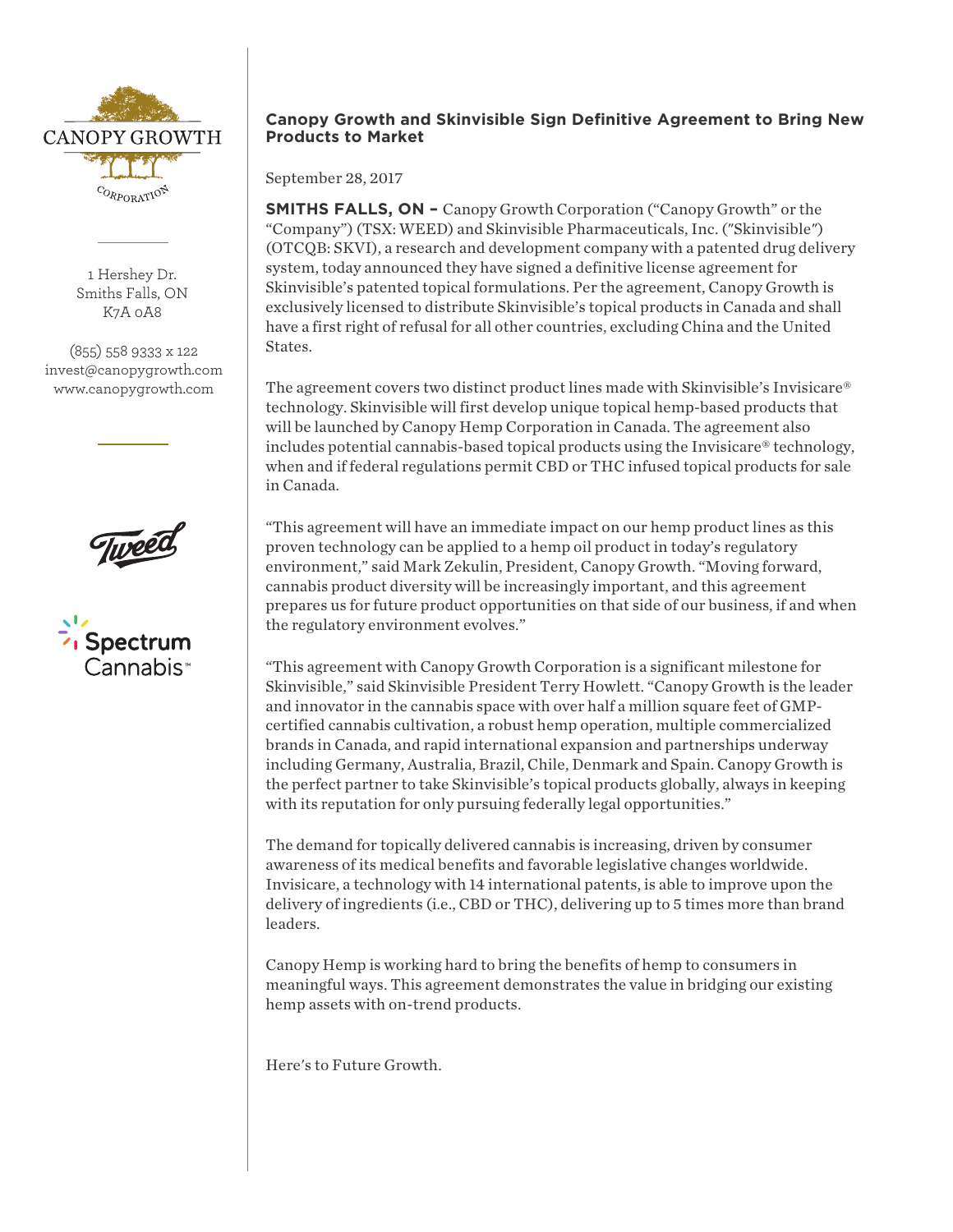Contact:

Jordan Sinclair Director of Communications Jordan@tweed.com 613-769-4196

Investor Relations Tyler Burns Tyler.burns@canopygrowth.com 855-558-9333 ex 122

Director: Bruce Linton tmx@tweed.com

Doreen McMorran, Skinvisible Inc. info@skinvisible.com 702-433-7154